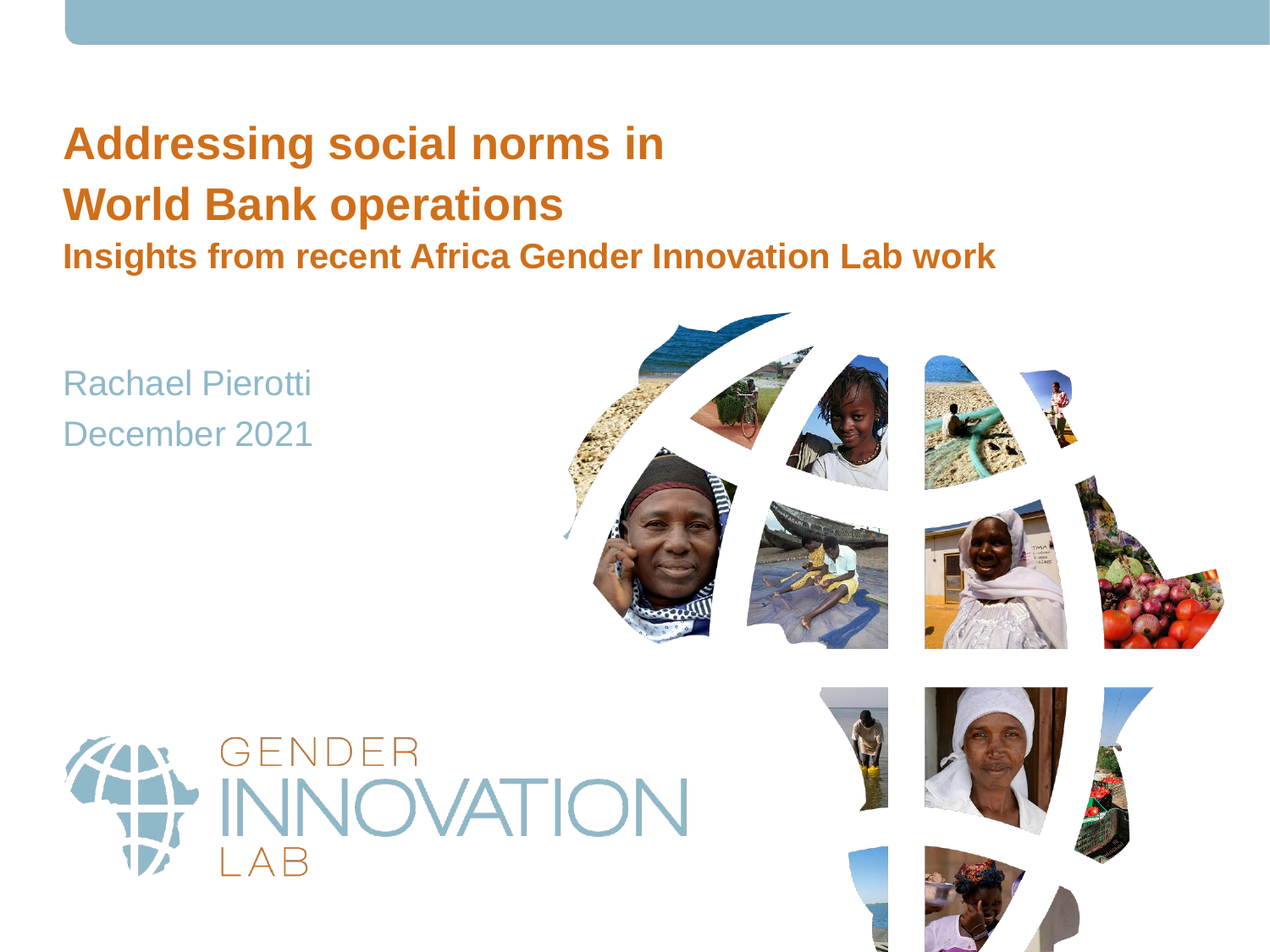

# **Strict definition vs broader concept**

**Definition: Social norms are informal rules about what behaviors are typical and desirable in a particular community.** 

- "Many women in this community work outside of the home." (descriptive norm)
- "Men in this community believe that it is good for women to work outside of the home." (injunctive norm)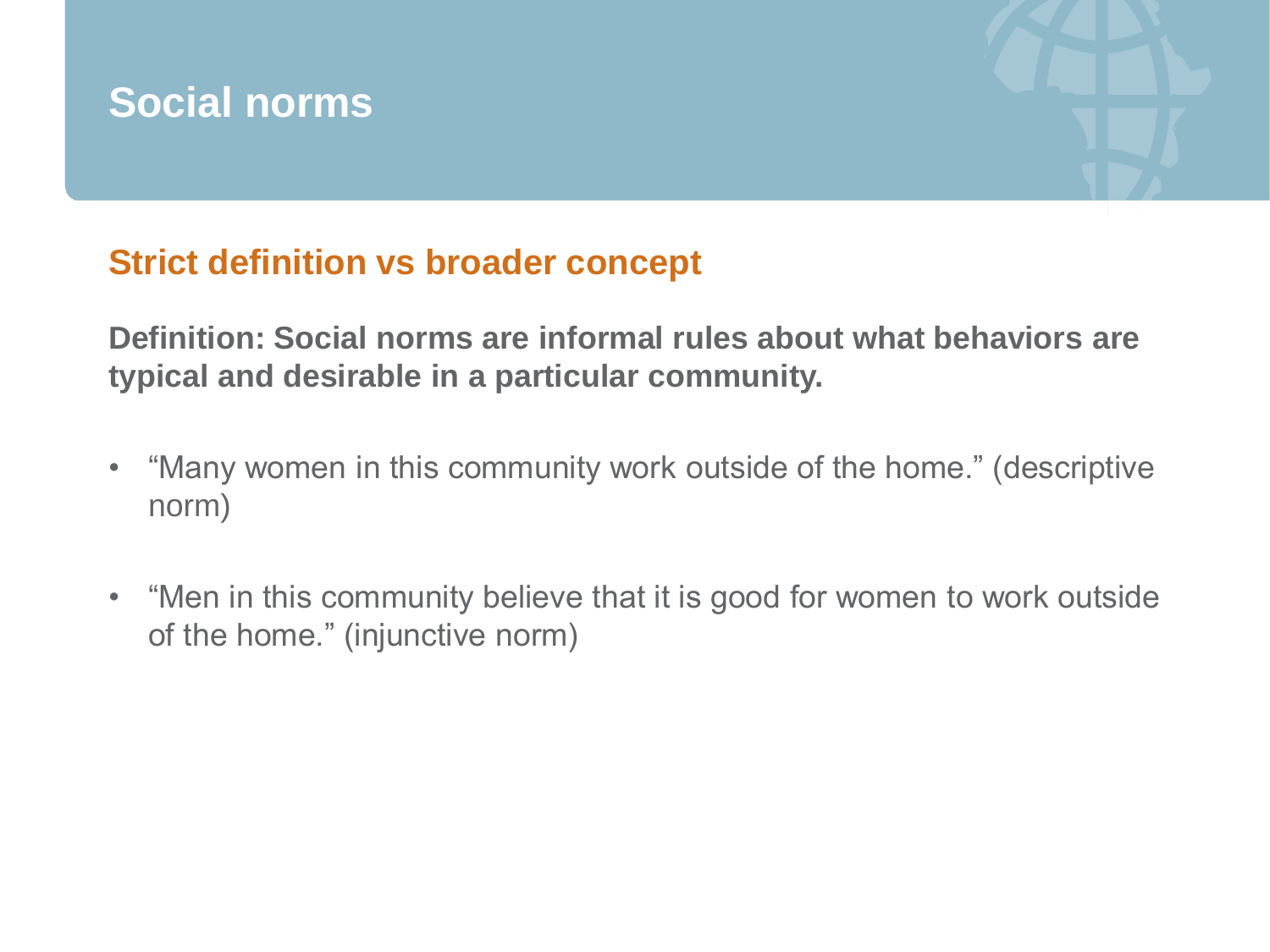# **Cultural Constraints on Choice**

### **Strict definition vs broader concept**

**Definition:** Social norms are informal rules about what behaviors are typical and desirable in a particular community.

**Broader concept:** The stuff in people's heads... Mental models of the way things are and the way they ought to be, stereotypes, individual attitudes and beliefs, values, etc.

#### **Cultural constraints on choice**

I don't do X because…

- I will face social sanctions (normative constraint),
- I've never thought of doing X
- People like me don't do X
- I prefer not to do X or I do not value X
- I believe X is wrong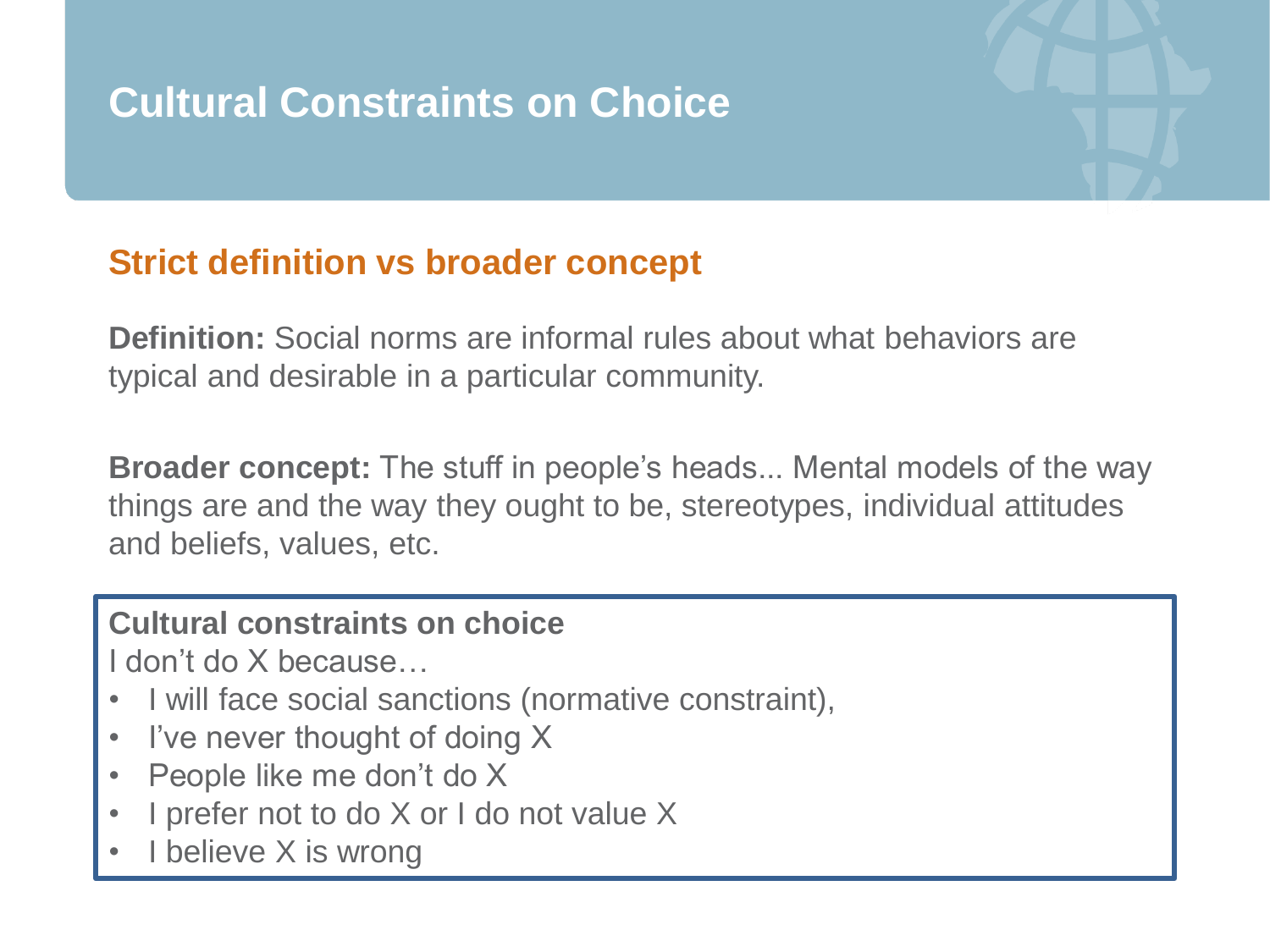## **SWEDD "husbands schools" and religious leader engagement**

**Religious leaders**: Raising awareness of risks of child marriage and early childbearing, and the benefits of keeping girls in school.

### **Husbands and future husbands clubs**:

- **Target**: Out-of-school adolescent boys and young men, both married and unmarried, aged 12 to 24 years old.
- **Mode**: Mentor-led clubs offering regular training sessions.
- **Goal**: Promote…
	- health (including SRH),
	- human rights (including the right to equal education for girls, and freedom from abuse, violence, and early marriage)
	- female empowerment
	- life skills
	- rethinking gender norms/stereotypes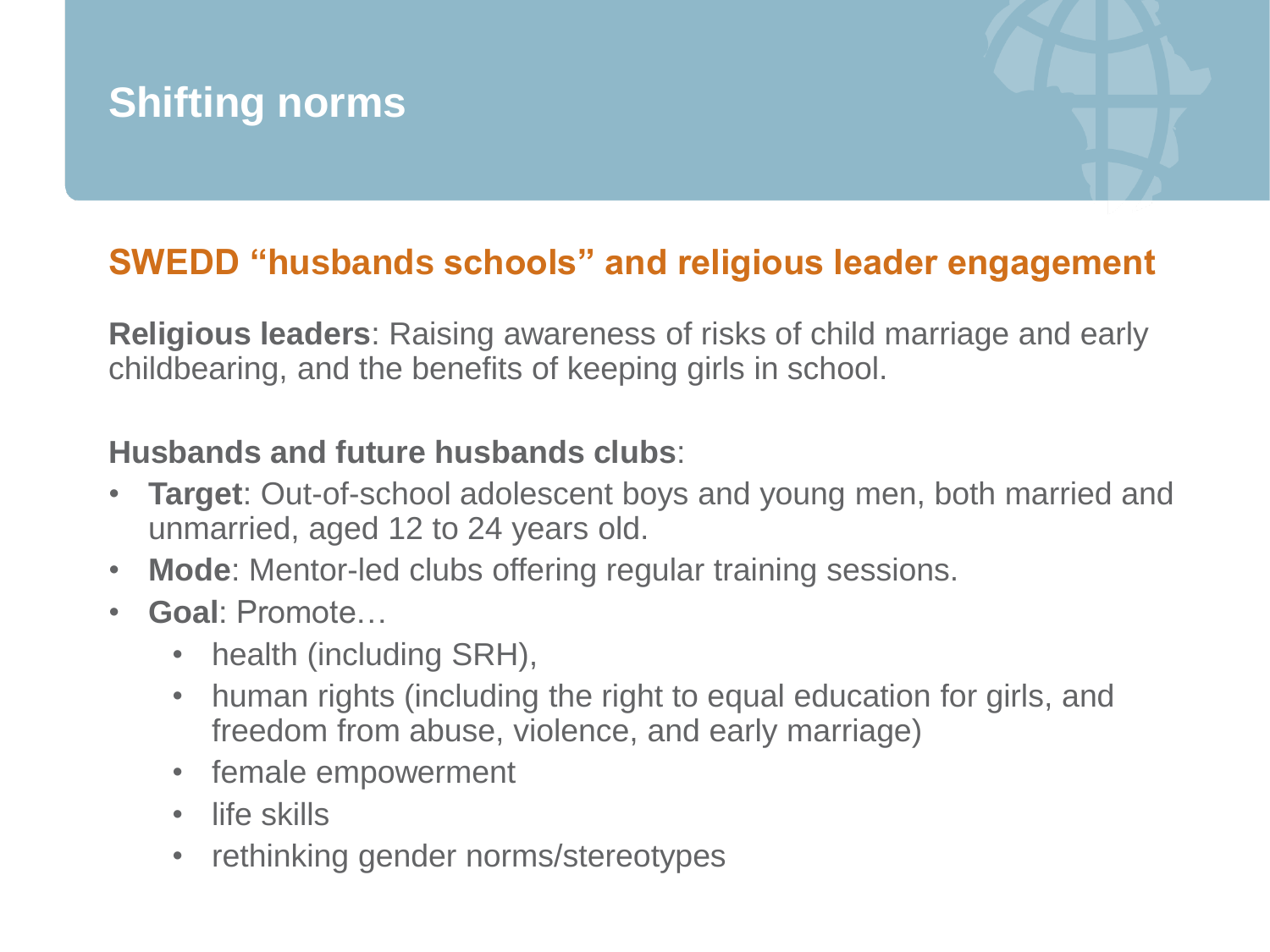

## **Cameroon: Social Safety Net project**

**Key messages of new interventions encouraging shared household budgeting:**

**1. Cash transfers are for the well-being of the whole family and should be used for priority needs: health, education, nutrition.**

**2. Each member of a household (men, women, and children) has something to contribute and can contribute positively to family decisions.**

**3. Families who communicate about family budgeting and their priorities for the future are better able to make financial decisions that will help their families grow and develop.**

**4. Financial decisions are easier and less stressful when all family members are involved.**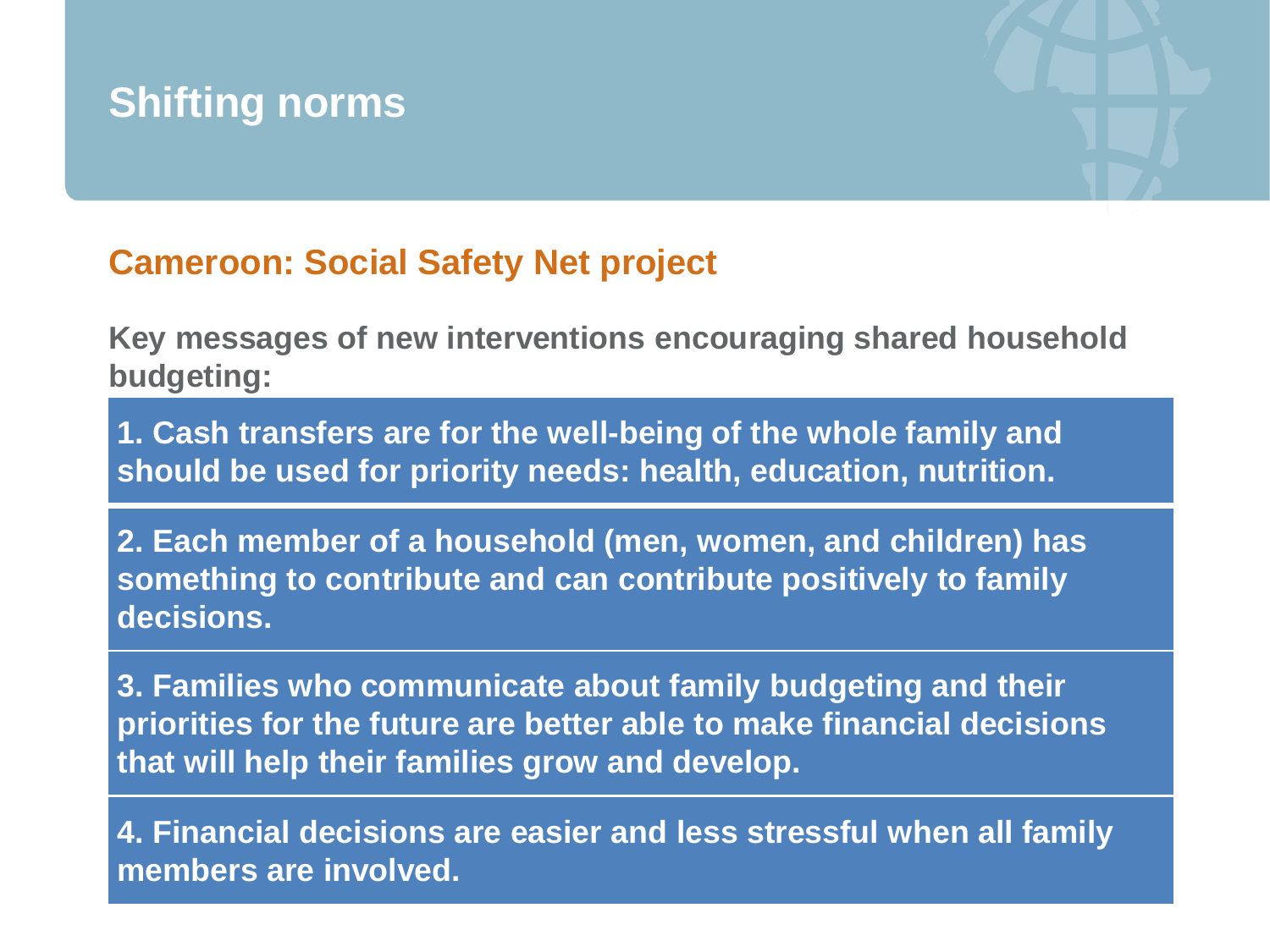# **Circumventing norms**

### **Burkina Faso creches for public works participants**

Childcare centers had substantial take-up: 25% of women offered the childcare centers use them. This triples the use of childcare centers for children aged 0 to 6, demonstrating high unmet demand.

Women's employment outcomes improve, and we find positive impacts on financial outcomes and selfreported well-being

"*Even if it is the husband himself who wanted it [to help with domestic work], people will not accept it*."

> -Female entrepreneurs in a focus group in urban DRC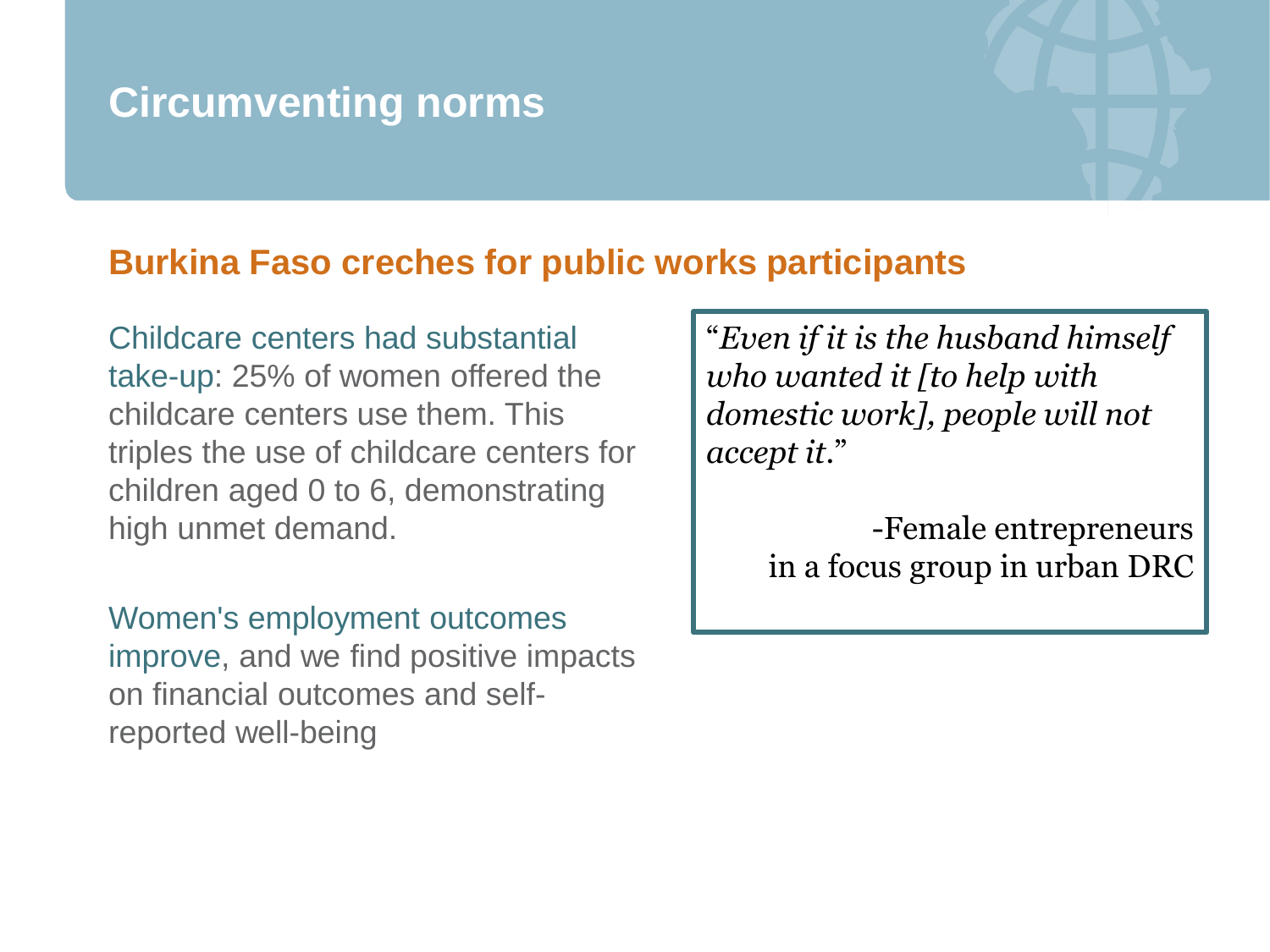# **Nudging toward non-normative choices**

### **Republic of Congo: Information on earnings to change sector choice**

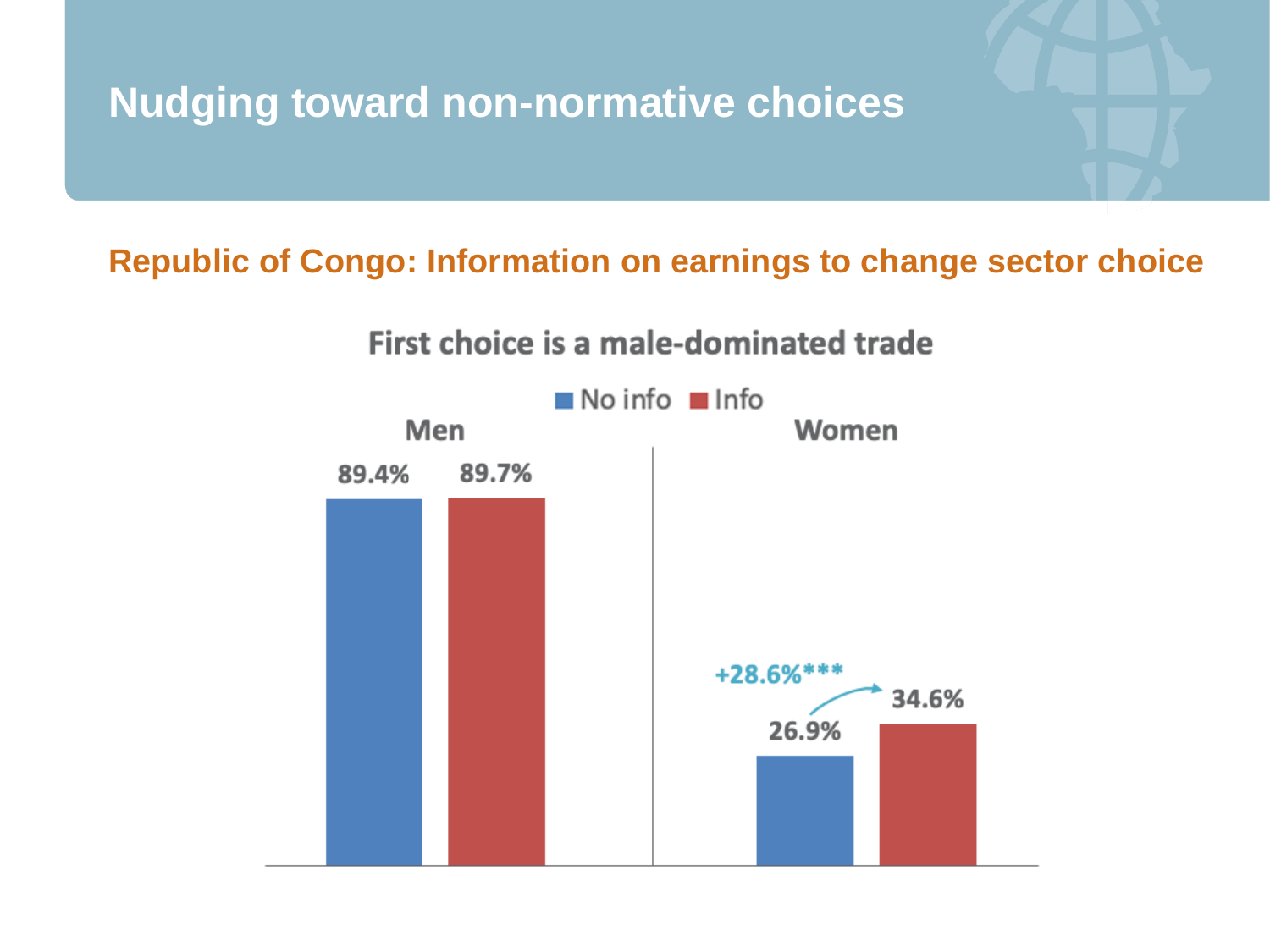# **Nudges to reinforce ongoing norm change efforts**

## **Uganda: encouragement for joint land titling**

In Uganda, joint titling increased by:

- 40% when required wife be present during discussion
- 50% when land title subsidized conditional on joint titling
- 25% when offered educational video emphasizing benefits of formal joint land titling